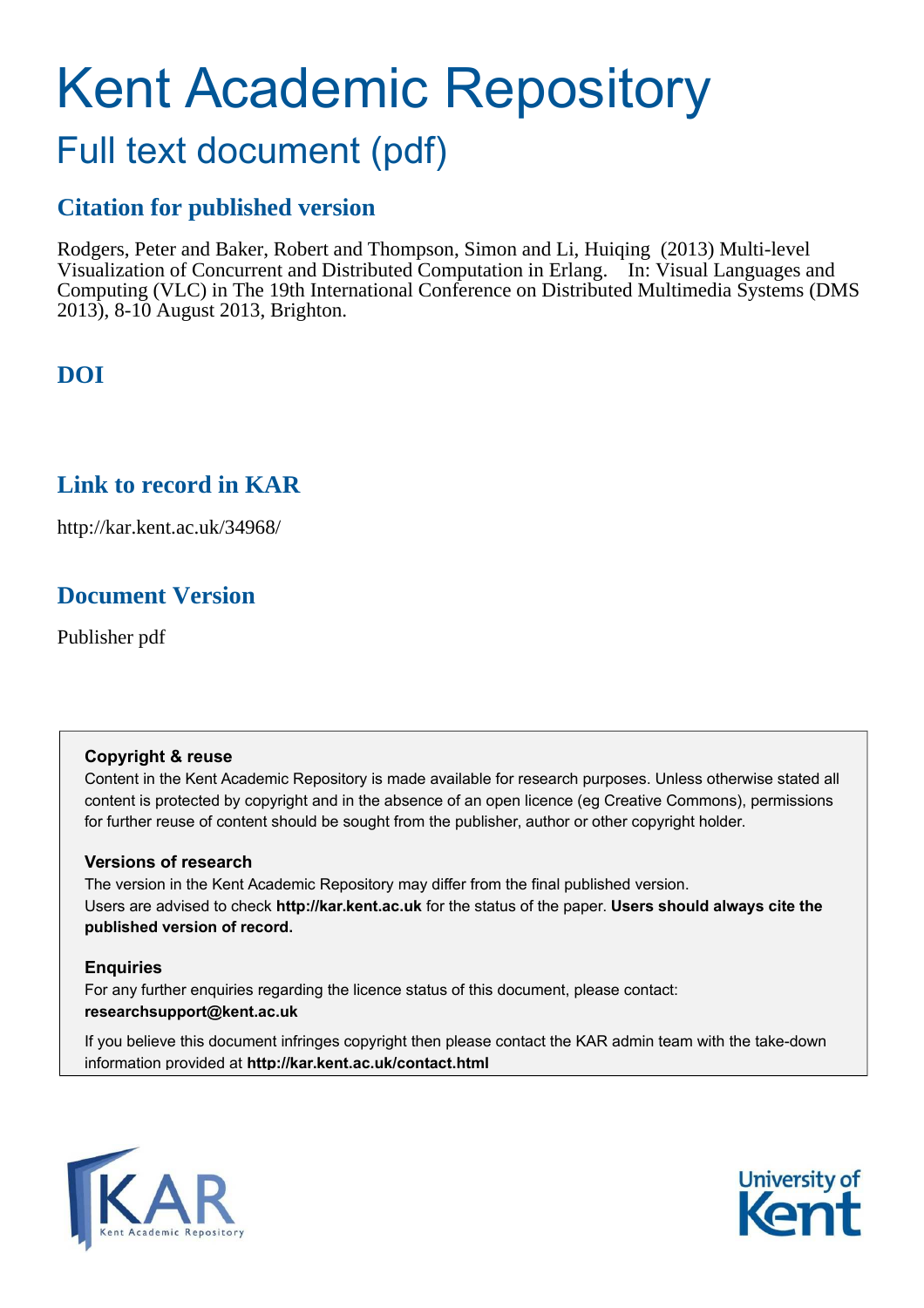## Multi-level Visualization of Concurrent and Distributed Computation in Erlang

Robert Baker School of Computing University of Kent, UK rb440@kent.ac.uk

Peter Rodgers School of Computing University of Kent, UK P.J.Rodgers@kent.ac.uk

Simon Thompson School of Computing University of Kent, UK S.J.Thompson@kent.ac.uk

Huiqing Li School of Computing University of Kent, UK H.Li@kent.ac.uk

*Abstract*—This paper describes a prototype visualization system for concurrent and distributed applications programmed using Erlang, providing two levels of granularity of view. Both visualizations are animated to show the dynamics of aspects of the computation.

At the low level, we show the concurrent behaviour of the Erlang schedulers on a single instance of the Erlang virtual machine, which we call an Erlang node. Typically there will be one scheduler per core on a multicore system. Each scheduler maintains a run queue of processes to execute, and we visualize the migration of Erlang concurrent processes from one run queue to another as work is redistributed to fully exploit the hardware. The schedulers are shown as a graph with a circular layout. Next to each scheduler we draw a variable length bar indicating the current size of the run queue for the scheduler.

At the high level, we visualize the distributed aspects of the system, showing interactions between Erlang nodes as a dynamic graph drawn with a force model. Specifically we show message passing between nodes as edges and lay out nodes according to their current connections. In addition, we also show the grouping of nodes into "s groups" using an Euler diagram drawn with circles.

### I. INTRODUCTION

Erlang applications are typically concurrent and distributed, and run on multicore platforms. By visualizing the concurrent processes involved we can convey how individual processes are performing and communicating. This means the programmer can evaluate performance, verify program correctness and gain insight into program behaviour [10]. This paper describes a prototype visualization system for Erlang applications, giving two (low and high level) views of the system.

Erlang [2], [6] is a programming language with built-in support for concurrency and distribution. Erlang models the world as sets of parallel processes that can interact only by message passing, that is without any shared memory. Erlang concurrency is directly supported in the implementation of the Erlang Virtual Machine (VM), rather than indirectly by operating system threads.

Messages between processes can consist of data of any Erlang type: as well as the basic types (integers, booleans, strings and bit strings, or binaries) these can be tuples (consisting of a number of values of different types), lists or functions. Process identifiers and symbolic names can also be communicated as (parts of) messages.

Erlang supports multi-core programming "out of the box". At startup, the Erlang VM automatically detects the CPU topology on which it is running and creates a process scheduler for each available CPU core. Each process scheduler maintains its own run queue of processes to execute. In order to balance the workload between schedulers, a process migration (work stealing) mechanism is applied periodically, so that schedulers with less work pull processes from schedulers with more work, while schedulers with more work push processes to others.

A distributed Erlang system consists of a number of Erlang VMs communicating with each other. Each VM is called an Erlang *node*. Message passing between processes on different nodes is indistinguishable from communication on the same node (at least when process identifiers (*pids*) are used for message addressing). Whilst different Erlang nodes in a distributed Erlang system can run on physically separated computers, it is also possible for multiple nodes to run on the same computer.

The default model for an Erlang distributed system is for all nodes to be connected to all other nodes, but this has negative consequences for the scalability of systems. Erlang nodes in a distributed Erlang system can be partitioned into groups, where every element in a group is connected to all others, but the fact that the groups are disjoint means that certain kinds of architectures are not possible.

One of the outcomes of the ongoing FP7 RELEASE project [3] is the notion of *s groups*. These extend Erlang's original partition-based grouping in a number of ways. As far as the work described in this paper is concerned, the major difference between s groups and groups is that s groups are not necessarily disjoint, and so one Erlang node may be a member of multiple s\_groups, or indeed a member of none.

This paper describes a prototype visualization system for concurrent and distributed Erlang applications. In the system we provide two granularities of view: low level and high level.

The low level view shows the concurrent behaviour of Erlang processes on a single Erlang node, focussing in particular on scheduling aspects. The schedulers are laid out in a circle: we indicate the size of their run queues by the length of bars which are drawn next to the schedulers. We also visualize the migration of Erlang concurrent processes from one scheduler to another, as work is redistributed to fully exploit the hardware: this migration is represented by animated edges between schedulers.

The high level view visualizes the distributed aspects of the system, with each graph node representing an Erlang node. We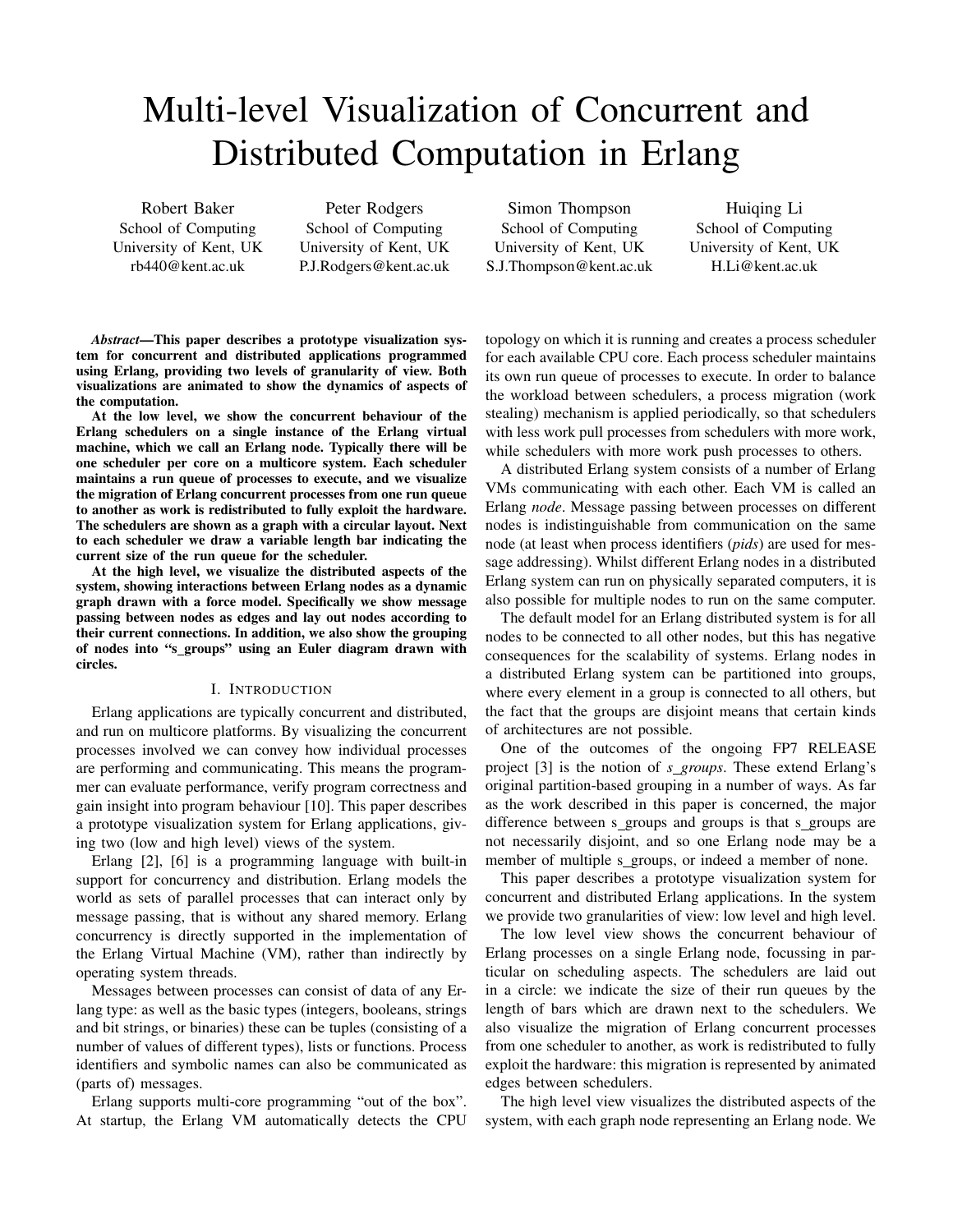show message passing between nodes as edges, laying nodes out according to their current connections. The grouping of nodes into s groups is shown by surrounding each s group by an interlinking circle. Dynamic communication behaviour is animated using a force model [7].

The high level layout is produced by first drawing an Euler diagram for the intersecting s groups of Erlang nodes [19]. The nodes are then placed in the appropriate zone of the diagram, and a force-directed layout is applied to the communication graph. The forces in the layout include the standard spring embedder forces [7], with an additional repulsion from the edges of the circles to keep the nodes within the correct regions [16]. Whilst the number of nodes and their grouping into s\_groups is fixed and does not change during execution (at least in this prototype), the communication between nodes does change over time, and the use of a force based approach allows the layout of the graph to alter dynamically in an animated way.

The research contribution of this paper is to describe the first visualization for concurrent and distributed Erlang execution. The visualization has novel features:

- The use of Euler diagrams to show groups of virtual machine nodes in concurrent programs is new.
- Whilst inspired by previous approaches [16], [7], our method of integrating Euler diagrams with graphs represents a new combination of forces.
- The two different levels of view with discrete visualizations has not been seen, to our knowledge, in previous systems for concurrent and distributed visualization.
- The combination of bar charts and circular graph layout appears to be new in the context of concurrent process visualization.

In the remainder of this paper, we first discuss related work in Section II. Section III then provides an overview of the low level visualization and animation method, whilst Section IV discusses the high level method. Finally, Section V presents our conclusions and outlines possible future work.

### II. RELATED WORK

Circular layout has been used previously for processes on a core [10]. However, in this earlier work, communication was shown by dots moving from one process to another. This requires the users attention during the movement of the dot to identify the start and ending processes, which is particularly problematic when several processes are communicating at the same time. We improve on this by using curved edges to show the communication between two processes. These edges fade over time, to prevent the display from becoming overly cluttered. We note that the use of curved edges follow the Gestalt principle of good continuation [17], and so can be justified by perceptual theories. Justification for grouping processes by surrounding groups with contours – which overlap in the high level view, and do not overlap in the low level view – is provided by the preattentive principle of closure [20].

Visualization of communication graphs in concurrent processes has been prevalent for some time. Visputer [22] has a multi-level approach to visualizing such graphs, where a single node can contain either a process or a communication subgraph. This consistent approach to the different levels, where lower levels have the same syntax as higher levels, contrasts with our approach where the visual display of the two levels is tuned to the different diagram semantics. The Meander project [21] not only visualized communication graphs, it used them as the basis for a visual concurrent programming language. The use of graph visualization for the presentation of communication graphs is widespread, see for instance a 1992 survey [11]. More recent work has applied a variety of graph drawing methods to automatically generate layouts for various graphs associated with concurrent and distributed programs [4], [14], [18].

Another approach to visualising Erlang programs is provided by Percept2 [12]. Percept2 is a tool for offline visualisation of Erlang application level concurrency and identifying concurrency bottlenecks. It utilises Erlang's built-in support for tracing to monitor events from process states. Trace events are collected and stored in a file, which can then be analysed offline. Once the analysis is done, the data can be viewed in chart form through a web-based interface.

Percept2 gives a picture of application-level parallelism, as well as how much time processes spend waiting for messages. It also exposes scheduler-related activities to end-users, and provides finer-grained profiling information about the existing parallelism of an application. It is also designed to scale well to parallel applications running on multiple cores.

VampirTrace/Vampir [15] is a tool set and a runtime library for instrumentation and tracing of software applications. It allows a variety of detailed performance properties to be collected and recorded during runtime, including function enter and leave events, MPI communication, OpenMP [1] events, and performance counters. VampirTrace provides the input data for the Vampir analysis and visualization tool. Scalasca [8] is another representative trace-based tool that supports performance optimization of parallel programs by measuring and analysing their runtime behaviours. The analysis identifies potential performance bottlenecks, in particular those concerning communication and synchronization, and offers guidance in exploring their causes. Finally, ThreadScope [9] is used for performance profiling of parallel Haskell programs. ThreadScope reads GHC-generated tracing events from a log file, and displays the thread profile information in a web-based graphical viewer.

### III. LOW LEVEL VISUALIZATION

The low level visualization shows the concurrent behaviour of Erlang processes on a single Erlang node. We visualize the migration of Erlang concurrent processes from one scheduler to another and the size of the run queue on each scheduler.

The visualization system (both low level and high level components) is developed in JavaScript and rendered in SVG using the Data-Driven Documents library (D3) [5]. The visualization is re-drawn on every iteration and this gives the effect of animating the state of the schedulers to reflect the current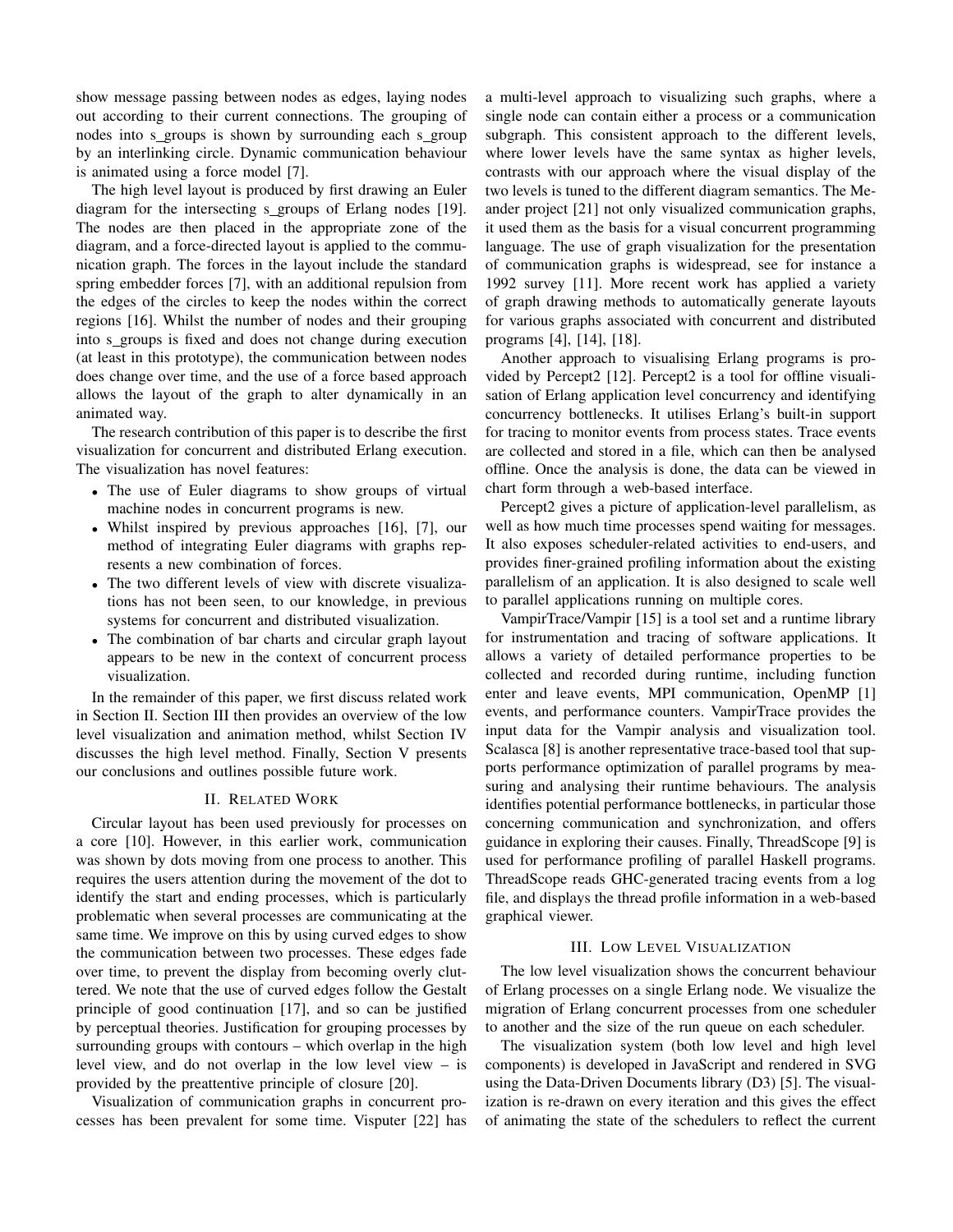

Fig. 1. Low Level Visualization

situation. This constant re-drawing is required as the system is dynamic: processes can be created, terminate or migrate between schedulers at any time.

The data used in this paper was generated from running Dialyzer [13], the Erlang static type analysis tool, on a selection of Erlang applications and observing the computation. During the running of the application, every process migration between schedulers is recorded using Erlang's built-in support for tracing, and the size of run queues is sampled every millisecond. The trace data are recorded in an Erlang file, with each trace datum represented by an Erlang tuple (that is collection of Erlang values), and data analysis is performed by an Erlang program.

The application was run on an Intel machine, running CentOS 6, with two processors, each having six physical CPU cores. Through hyper-threading technology, the OS is able to address two logical cores for each physical CPU core, therefore there are 24 logical cores in total for an Erlang node to exploit.

An example frame in the low level visualization can be seen in Figure 1. The parallel machine is split into two six-core processors, represented by the two pink semicircles. Erlang schedulers are shown as a number that represents the unique ID of the related threads. Pairs of Erlang schedulers that run on a single real core are shown grouped by the blue ellipses.

Each Erlang scheduler has an individual run queue, and this is represented by a bar radiating from the visualization. The height and colour are used to indicate the size of the run queue: larger queues (i.e. busier Erlang schedulers), are shown with longer and redder bars, whereas smaller queues are represented by shorter and greener bars. The run queue size can be displayed on screen as a value by selecting the relevant option in the interface, or by hovering a cursor over the bar or Erlang scheduler in question. It is possible that the queues can be so busy that they are not fully displayed on screen, if this is the case, the user is able to take advantage of the scalability of SVG graphics and alter the zoom level on their browser.

Processes get spawned on a particular scheduler. The list of numbers radiating from a Erlang scheduler shows the unique ID for each process spawned on that scheduler. As can be seen in Figure 1, Erlang scheduler 5 has just spawned a number of new processes.

Processes may migrate from one Erlang scheduler to another and this is shown by edges between various schedulers. These are curved to avoid occlusion with other schedulers (e.g. a migration from 10 to 18 would cross schedulers 20 and 8). The edges are coloured to indicate the three types of migration: within a single core (green), between different cores on the same processor (grey), and from a core on one processor to a core on the other (blue), although these migrations can also be deduced from the start and end position of the edge. These edges fade away after a few seconds to prevent the visualization from becoming occluded.

The entire visualization displays the current state of the trace and is animated such that a new time frame (iteration) is shown every 200 milliseconds and each time frame is 1 millisecond sample of the original trace, that is, the animation runs 200 times more slowly than the original application. This allows the user to focus on the changing state without being overwhelmed with the amount of animation. In addition, it allows enough processing time for the animations to display correctly on slower machines. The animation can be paused and resumed using the interface. A slider allows the selection of a specific time frame and permits the animation of a sequence of time frames in either direction.

Figure 2 shows three snapshots of the low level view at various stages of execution of an Erlang program. The top diagram shows the state at iteration 890, where the none of the schedulers are particularly busy, and the amount of communication between different schedulers is correspondingly low. The middle diagram, at iteration 967, shows the Erlang node in a much more active state , here the run queues are extremely uneven. The bottom diagram shows the state at iteration 3804, where the disparity in run queue size is now extreme, with three outliers that have full run queues, and others with relatively short queues.

A number of interesting phenomena are indicated by the visualizations.

- A clear consequence of hyper-threading is that there is an asymmetry between the two schedulers on a single physical core. This is evident in the visualisation in the different lengths of the two run queues on a single core (e.g. cores 0 and 12), resulting in the alternating pattern seen in the figure.
- Setting aside this intra-core issue, migration does not ensure that run queues have the same size: however this is not necessary, since all that is needed is that each core has enough work to ensure that it is fully occupied.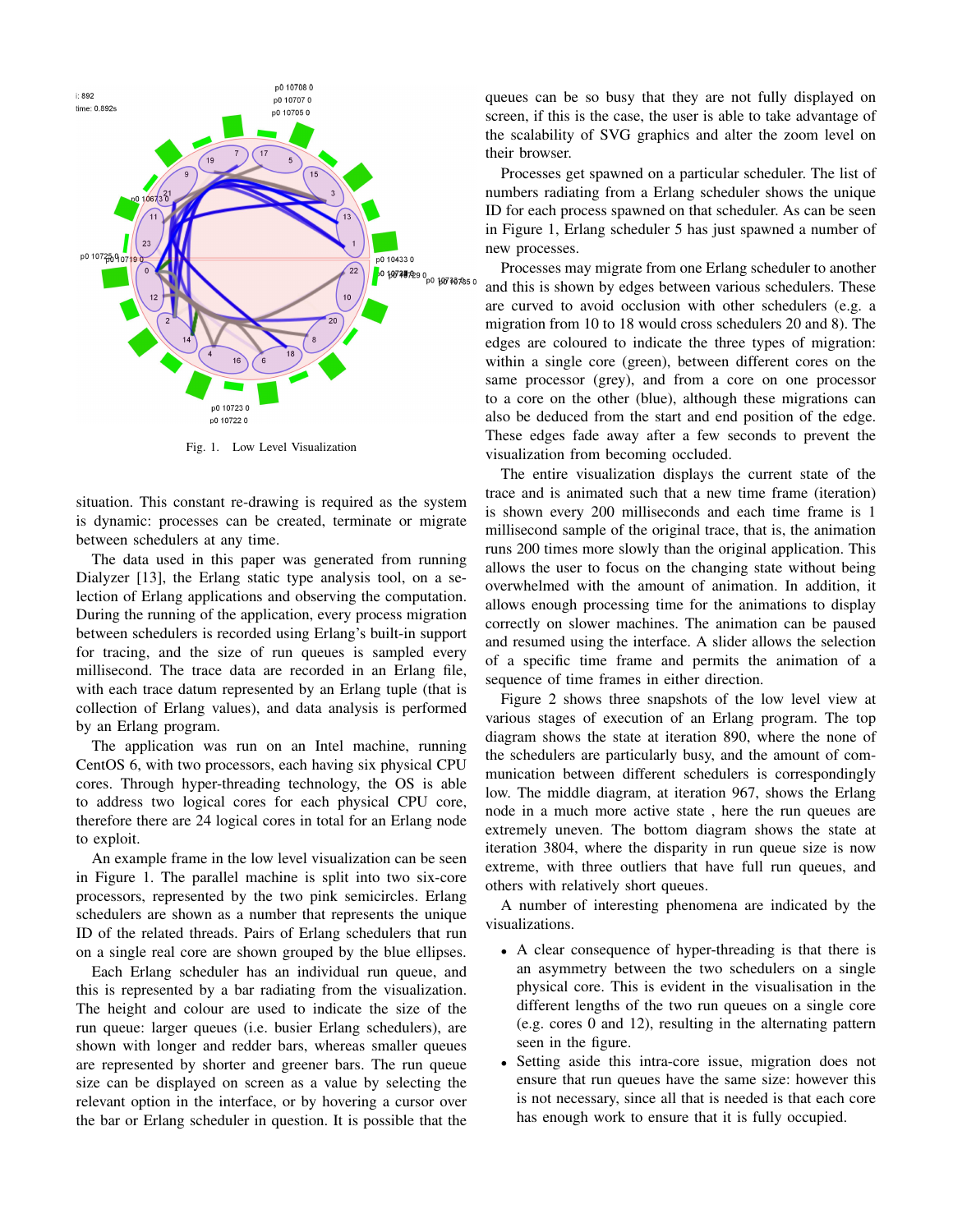

Fig. 2. Three steps in the low level view



Fig. 3. High level view.



Fig. 4. Initial placement of Erlang nodes before force application.

### IV. HIGH LEVEL VISUALIZATION

The high level visualization shows the grouping of Erlang nodes within particular s\_groups and edges visualizing the communication between the nodes. Each node on this high level visualization corresponds to an instance of the low level visualization.

An example of the high level visualization is shown in Figure 3. The s\_groups are drawn first, with each s\_group being represented by a circle. As a node may be the member of more than one s\_group, the circles typically intersect. The s\_group membership is derived and is passed to code described by [19] which returns the circle centres and radii that will then be drawn in SVG. The intersecting circles form connected regions and the largest rectangle within each region is calculated (shown in green in Figure 4). Nodes that are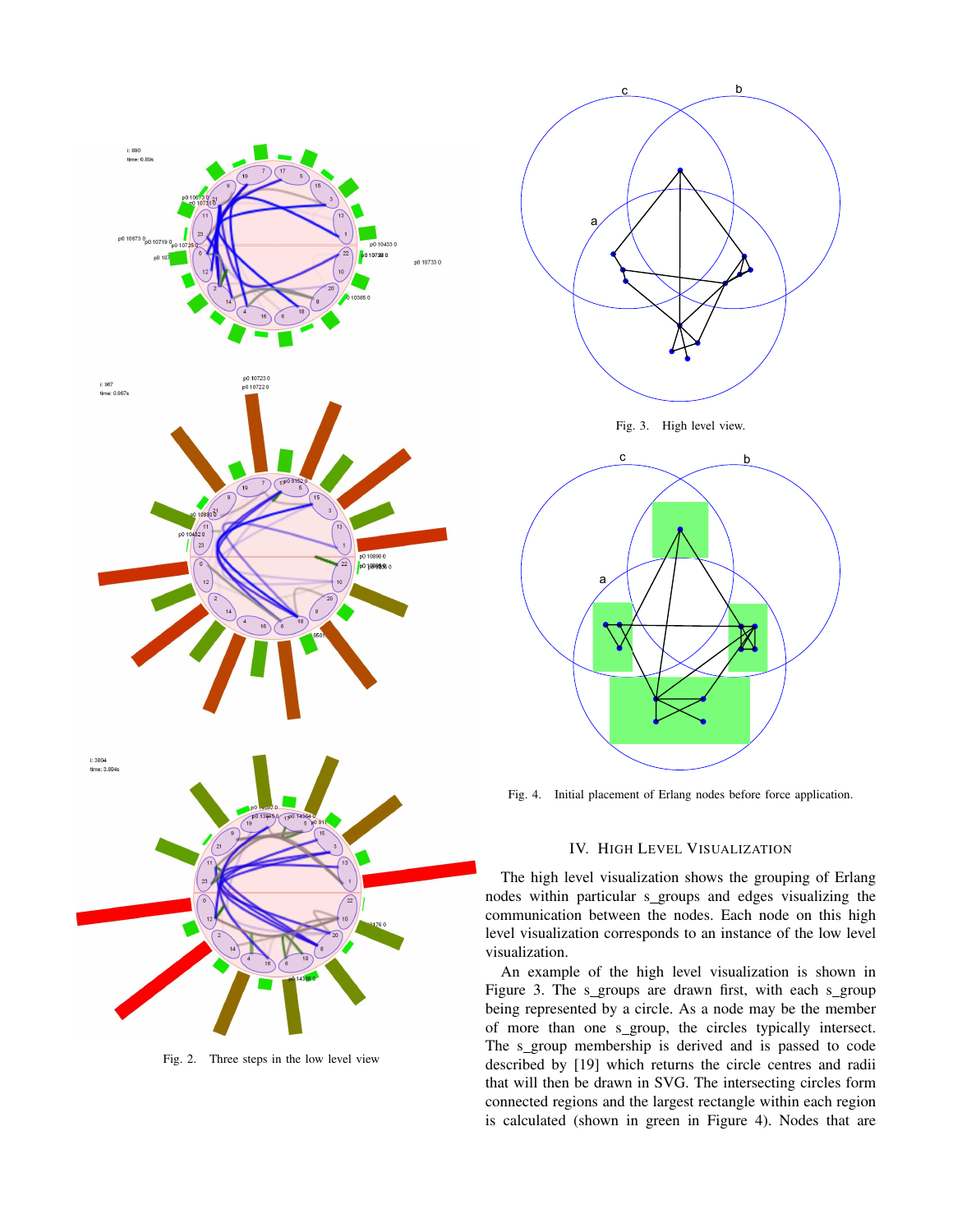contained in the relevant s groups are drawn in a grid pattern within the rectangle. The method for drawing Euler diagrams often creates extra regions, in which no node is placed. In some visualization systems (particularly those using Venn diagrams) these empty regions can be shaded to indicate that they have no elements inside. However, we regard it as self-evident that there are no elements in empty regions and so we do not add the extra syntactic complexity of shading.

A force-directed layout is then applied to the nodes to improve the layout. The forces are the standard spring embedder attraction and repulsion forces [7], with an additional force. This third force is applied to a node to keep it away from the borders of the region, and is a simplified version of the force introduced in [16]. It is proportional to the node's distance from the circumference every circle, pushing the node toward the centre of circles in which it is inside, whilst pushing the node away from the centre of circles which it is outside of. Additionally, a test is made to ensure that nodes do not leave the region to which they belong by disregarding any node movement that moves it outside the correct region (although nodes are allowed to move outside their starting rectangle).

Communication between nodes is represented by edges and these may change during the program's execution. The shading of the edges is related to the frequency of messages within the timeframe. The darker the edge, the more frequently messages are sent. Edges are removed if no communication exists between them and new edges are introduced when communication is initiated between nodes. The use of a forcedirected layout method allows the visualization to be dynamic, so that the repositioning of the nodes can be shown in an animated manner as the diagram reaches a new equilibrium.

The data used in this paper was generated by running a distributed Erlang benchmark application on a collection of Erlang nodes, which were configured to form the s groups (these s groups were manually defined, as no s group data is currently present in the trace data). The total wallclock runtime of the application was 222 seconds. On each participating Erlang node, Erlang's built-in support for tracing was used to record message sending events. Each such event recorded contains the name of the sending node, the name of the receiving node as well as the actual message sent. Trace data from each node were written to a file, and the data files were then collected, analyzed and synthesized to provide the visualization tool with the accumulated communication data on each iteration, which occurs every 200 milliseconds.

Figure 5 shows some steps in the animation process. The top diagram shows the visualization after 100 iterations since the start of the trace. At this point there are relatively few communication edges between Erlang nodes. In the middle diagram, an iteration later, the number of communication edges suddenly increases dramatically, indicating that the scheduling has initiated a number of communications between nodes. In terms of the visualization, the middle diagram has not had time for the forces to be applied to the nodes, and so the nodes are shown in the same position as in the top diagram. After another 99 iterations, the forces find an new equilibrium,



Fig. 5. Three steps in the animation of the high level view.